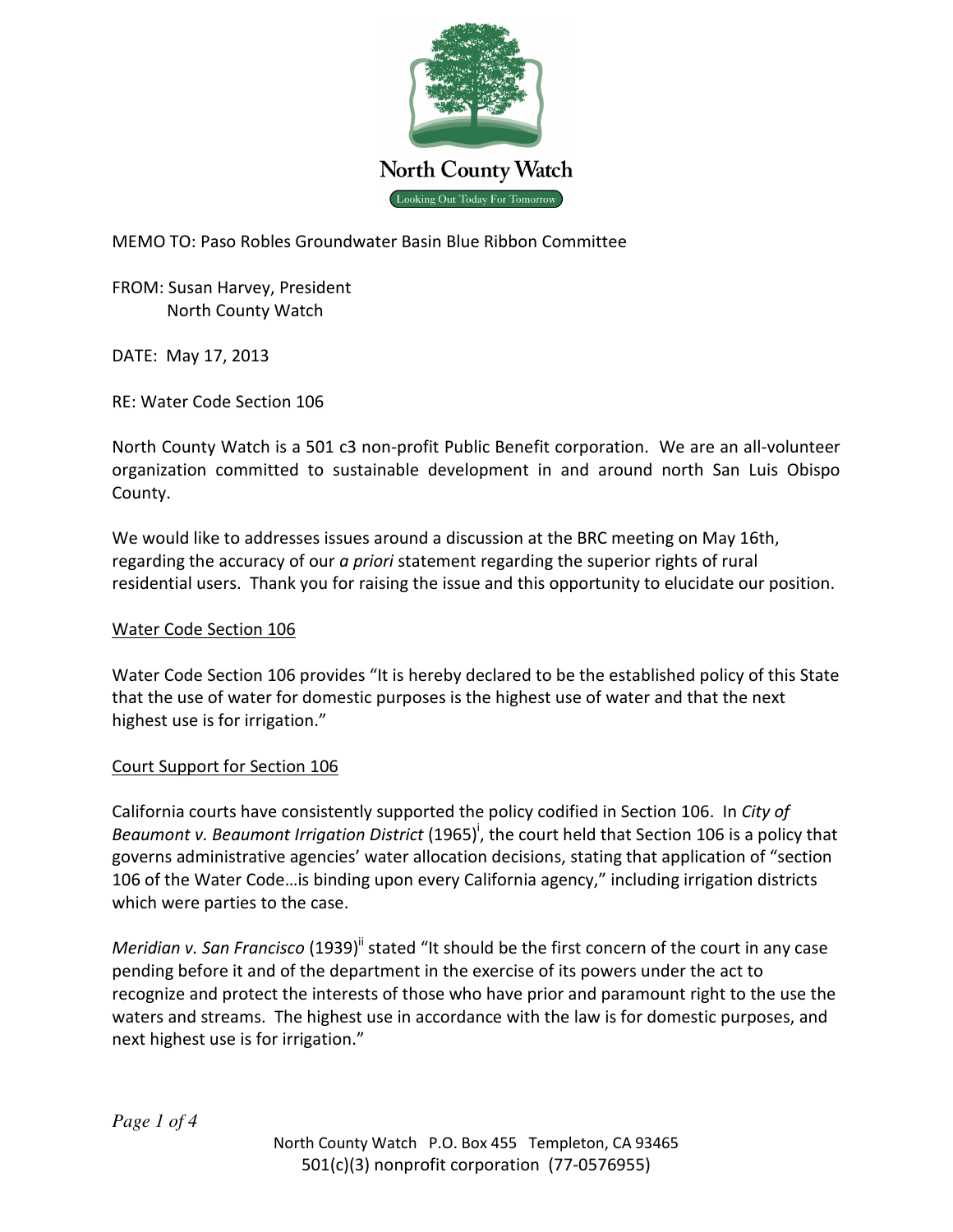The California Supreme Court in National Audubon Society v. Superior Court (1983)<sup>iii</sup> stated "[a]lthough the primary function of [Water Code Sections 106 and 106.5], particularly section 106, is to establish priorities between competing appropriators, these enactments also declare principles of California water policy applicable to any allocation of water resources."

Central & West Water Basin Replenishment District v. So. California Water Co. (2003)<sup>IV</sup> held that court-supervised mass adjudications of water rights are subject to and governed by Section 106, and it therefore rejected a proposal for water banking by some of the adjudicated parties because the proposal did not comply with the policy in Section 106 of prioritizing domestic use.

# California Common Law Supports Section 106

California Common Law codifies the longstanding principle that in allocating California's limited water supplies in time and places of scarcity, water needs for domestic purposes must take priority over water needs for commercial profit, including agriculture.

Alta Land & Water Co. v. Hancock (1890)<sup>v</sup> "the rights...to the use of water for the supply of the natural wants of man and beast" must take precedence over "the rights…to use the water for purposes of irrigation."

Smith v. Carter (1897)<sup>vi</sup> "both parties [to the water rights dispute] were entitled to have their natural wants supplied, that is, to use so much of water as was necessary for strictly domestic purposes and to furnish drink for man and beast, before any could be used for irrigation purposes" and that "[a]fter their natural wants were supplied each party was entitled to reasonable use of the remaining water for irrigation".

Drake v. Tucker (1919)<sup>vii</sup> the trial court "properly decided that it would be an unreasonable use of the water under all the facts and circumstances for the plaintiff to use it for irrigation before the domestic uses of the defendant had been satisfied."

Cowell v. Armstrong (1930)<sup>viii</sup> "Natural uses are those arising out of the necessities of life…such as household use, drinking, [and] watering domestic animals…[and] unquestionably the term 'domestic purposes' would extend to culinary purposes and the purposes of cleaning, washing, the feeding and supplying of an ordinary quantity of cattle, and so on."

*Prather v. Hoberg* (1944)<sup>ix</sup> "Without question the authorities approve the use of water for domestic purposes as first entitled to preference. That use includes consumption for the sustenance of human beings, for household conveniences, and for the care for livestock."

Deetz v. Carter (1965)<sup>x</sup> "[p]riority conferred on domestic users by Water Code section 106 is a statutory extension of a traditional preference accorded to 'natural' over 'artificial' uses."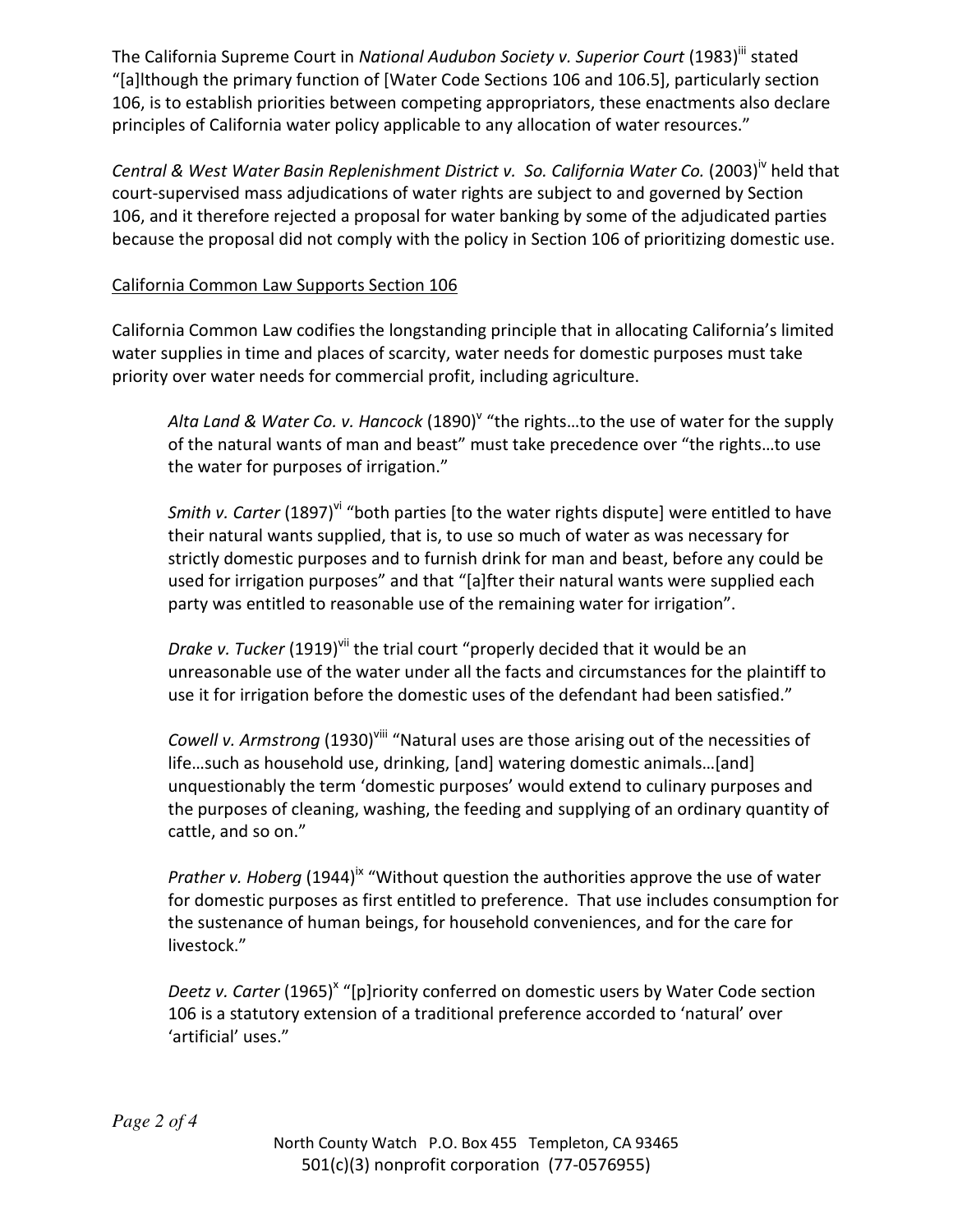### Reasonable and Beneficial

In "The Reasonable Use Doctrine and Agricultural Water Use Efficiency: A Report to the State Water Resources Control Board and the Delta Stewardship Council" authored by Delta Watermaster Craig M. Wilson, Mr. Wilson lays the foundation for the "reasonable use" doctrine based on the California Constitution Section Article 10 Sec. 2, California Statutes Water Code §§100, 275, 1059, 1051, 1825, 10608, 10801, 85023, and several court cases.

Mr. Wilson, comments that the Reasonable Use Doctrine has been broadly implemented: "The State Water Board and the courts have used the doctrine to find unreasonable water uses in a variety of settings: …7) The storage and diversion of water that jeopardize compliance with water quality standards, the public trust, and other in situ beneficial uses; 8) Excessive use of groundwater by overlying landowners in an overdrafted basin."

## Rights of the Rural Residential Overliers to the Basin

Our purpose for raising the issue is to inform the committee of the primary right of domestic user and to reinforce the importance of the standing of the rural residential user. The court cases arose out of adjudicative situations and while some members of the committee and others might argue that enforcement of Section 106 is only the purview of the courts, that is, strictly speaking, that all overliers have equal rights, it is in the best interest of the rural residential overliers to make it clear that the courts have repeatedly recognized the superior right of water uses for residential purposes over irrigated agriculture.

The question in point during the meeting and clarified by Chair Werner was "What issues do we want to see addressed in the investigation of basin management districts?" It is our position that the rights of rural residential users must be secured within the structure of any management district before the district is formed. Thus far, we have not seen discussion or attention given to these rights that are codified in Section 106. We have been attending committee meetings for over 6 months, and it is not an exaggeration to say that focus has been primarily the needs of irrigated agriculture.

## California Water District Not Equitable to Rural Residential Overliers

We are even more concerned about the rights of the rural residential overlier when there appears to be a well orchestrated push to form a California Water District. Water Code Section 35003<sup>xi</sup> [Water Code§§ 34000-35003 codify a California Water District] states that voting rights are based on one vote for each dollar of assessed valuation. North County Watch continues to raise the issue of the rights of the rural residential user because we have not heard anything that would give comfort to the thousands of rural residential users as to how their rights and concerns might be addressed in a California Water District.

## Conclusion

North County Watch appreciates that this discussion of management districts is nascent and we fully support the efforts to establish a management structure. We clearly stated this position in

*Page 3 of 4*